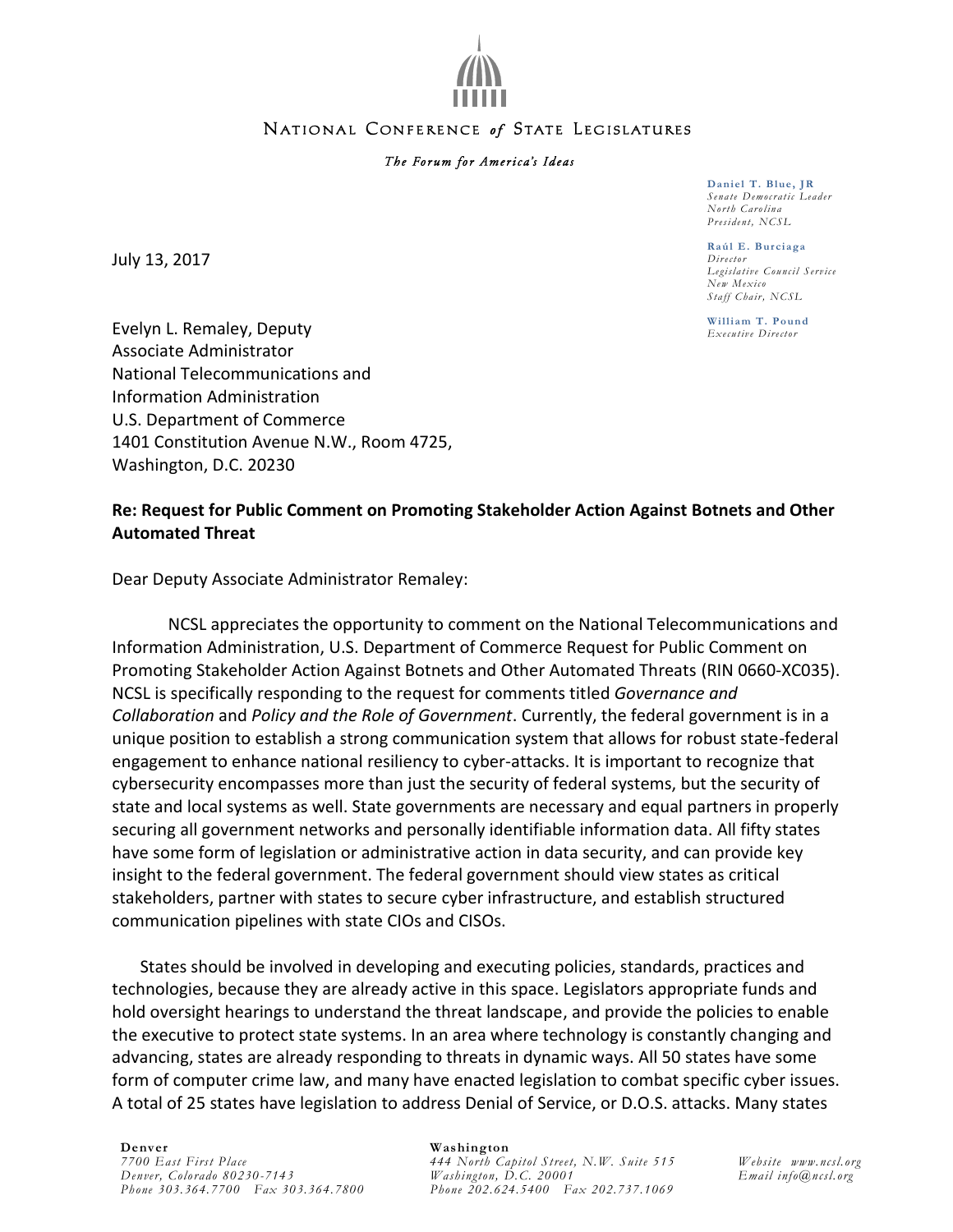# 7/13/17 p. 2

also address Ransomware specifically, others have criminal statutes combating computer trespass and malware in general. Where possible, states have acted to address cybercrime.

Many states have existing standards, practices and technologies which the federal government can draw from to develop national policies that complement and enhance these state actions. State legislation has addressed issues of [identity theft, phishing, and ransomware.](http://www.ncsl.org/research/telecommunications-and-information-technology/cybersecurity-legislation-2016.aspx) Thirty-one states and Puerto Rico have laws requiring the destruction and disposal of personal information to ensure the security of personal data. Twenty states, Guam and Puerto Rico have anti-spyware statutes. Additionally, 23 states and Guam have specific anti-phishing statutes. Many other computer crime laws can be applied to spyware.

Data security has been an important priority for states and the federal government can learn from the 19 states that statutorily require government agencies to have specific policies in place to ensure the security of their data. Similarly, the federal government should draw on state expertise in the 14 states that require the destruction or disposal of personal information. Similarly, engaging with the 12 states that have data security laws that apply to private entities could also assist the federal government in framing national cyber policy.

Cybersecurity is critical to identity theft policy and states are moving forward legislatively with addressing this issue. Twenty-nine states, Washington, D.C., Guam and Puerto Rico have specific restitution provisions for identity theft. Five states have forfeiture provisions for identity theft crimes, and 11 states have identity theft passport provisions, and states continue to address cybersecurity as a risk management issue requiring continuous thought and improvement. Over the past two years, states have continued to innovate in cybersecurity while in 2016, 28 states proposed bills related to cybersecurity; 15 states enacted such legislation. Additionally, in 2017, 41 states introduced cyber bills while 16 enacted cybersecurity laws. The federal government can build on the strong foundation for cyber policy, which currently exists at the state level.

States already implement incentives and other public policies that can drive change and inform the federal government, and are acting on an administrative level to protect their networks' infrastructure. Almost every state provides some form of cybersecurity [training for their](http://www.ncsl.org/ncsl-in-dc/standing-committees/law-criminal-justice-and-public-safety/state-cybersecurity-training-for-state-employees.aspx)  [employees.](http://www.ncsl.org/ncsl-in-dc/standing-committees/law-criminal-justice-and-public-safety/state-cybersecurity-training-for-state-employees.aspx) Best practices for employee network uses reduce risk and limit vulnerability. Additionally, 13 states are prioritizing cybersecurity through statewide task forces, commissions, or advisory councils. Georgia and Indiana have created additional legislative study committees. There is clear investment at the state level in studying best practices. Within state executive branches, positions have been created to insure the smooth implementation of cybersecurity policies. Every state has a single statewide [Chief Information Officer](http://www.ncsl.org/research/telecommunications-and-information-technology/state-statutes-creating-chief-information-security-officer-ciso-positions-in-state-government.aspx) or equivalent official. Nine states have additional Chief Information Security Officers. Responsibilities of these officers include creating statewide security policies and IT standards, requiring information security plans and periodic security training for employees. States have the infrastructure in place, further solidifying their role as stakeholders and partners in securing national networks.

As cyber technology has developed, states have addressed developing security needs as well. Through [legislation and administrative action,](http://www.ncsl.org/research/telecommunications-and-information-technology/cybersecurity-legislation-2017.aspx) state governments have taken steps to